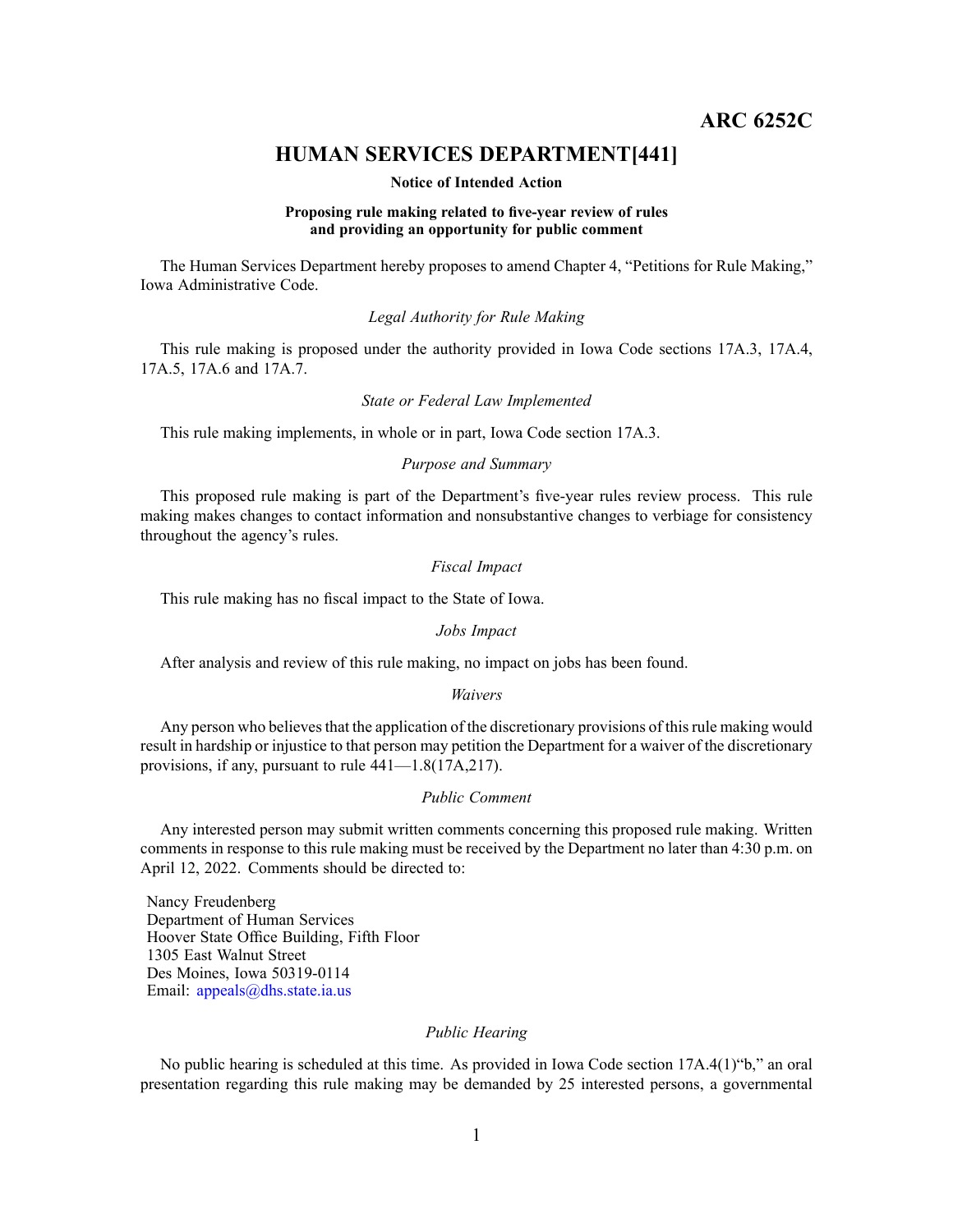subdivision, the Administrative Rules Review Committee, an agency, or an association having 25 or more members.

# *Review by Administrative Rules Review Committee*

The Administrative Rules Review Committee, <sup>a</sup> bipartisan legislative committee which oversees rule making by executive branch agencies, may, on its own motion or on written reques<sup>t</sup> by any individual or group, review this rule making at its regular [monthly](https://www.legis.iowa.gov/committees/meetings/meetingsListComm?groupID=705&ga=89) meeting or at <sup>a</sup> special meeting. The Committee's meetings are open to the public, and interested persons may be heard as provided in Iowa Code section 17A.8(6).

The following rule-making actions are proposed:

ITEM 1. Amend rule 441—4.1(17A) as follows:

**441—4.1(17A) Petition for rule making.** Any person or state agency may file <sup>a</sup> petition for rule making with the department at the Office Bureau of Policy Analysis, Department of Human Services, Hoover State Office Building, Fifth Floor, 1305 East Walnut, Des Moines, Iowa 50319-0114, or at appea[ls@dhs.state.ia.us](mailto:appeals@dhs.state.ia.us). A petition is deemed filed when it is received by that office. The date of receipt of a petition is the day it reaches the department's rules administrator. The department must shall provide the petitioner with <sup>a</sup> file-stamped copy of the petition if the petitioner provides the department an extra copy for this purpose. The petition must shall be typewritten or legibly handwritten in ink and must shall substantially conform to the following form:

## BEFORE THE DEPARTMENT OF HUMAN SERVICES

| Petition by (Name of Petitioner) for the<br>(adoption, amendment, or repeal) of rules<br>relating to (state subject matter). |  | PETITION FOR<br>RULE MAKING |
|------------------------------------------------------------------------------------------------------------------------------|--|-----------------------------|
|------------------------------------------------------------------------------------------------------------------------------|--|-----------------------------|

The petition must shall provide the following information:

1. A statement of the specific rule-making action sought by the petitioner including the text or <sup>a</sup> summary of the contents of the proposed rule or amendment to <sup>a</sup> rule and, if it is <sup>a</sup> petition to amend or repeal <sup>a</sup> rule, <sup>a</sup> citation and the relevant language to the particular portion or portions of the rule proposed to be amended or repealed.

2. A citation to any law deemed relevant to the department's authority to take the action urged or to the desirability of that action.

- 3. A brief summary of petitioner's arguments in suppor<sup>t</sup> of the action urged in the petition.
- 4. A brief summary of any data supporting the action urged in the petition.

5. The names and addresses of other persons, or <sup>a</sup> description of any class of persons, known by petitioner to be affected by, or interested in, the proposed action which is the subject of the petition.

6. Any reques<sup>t</sup> by petitioner for <sup>a</sup> meeting provided for by subrule 4.4(1).

**4.1(1)** The petition must shall be dated and signed by the petitioner or the petitioner's representative. It must shall also include the name, mailing address, and telephone number of the petitioner and petitioner's representative, and <sup>a</sup> statement indicating the person to whom communications concerning the petition should be directed.

**4.1(2)** The department may deny <sup>a</sup> petition because it does not substantially conform to the required form.

ITEM 2. Amend rule 441—4.3(17A) as follows:

**441—4.3(17A) Inquiries.** Inquiries concerning the status of <sup>a</sup> petition for rule making may be made to Rules Administrator, Office Bureau of Policy Analysis, Department of Human Services,